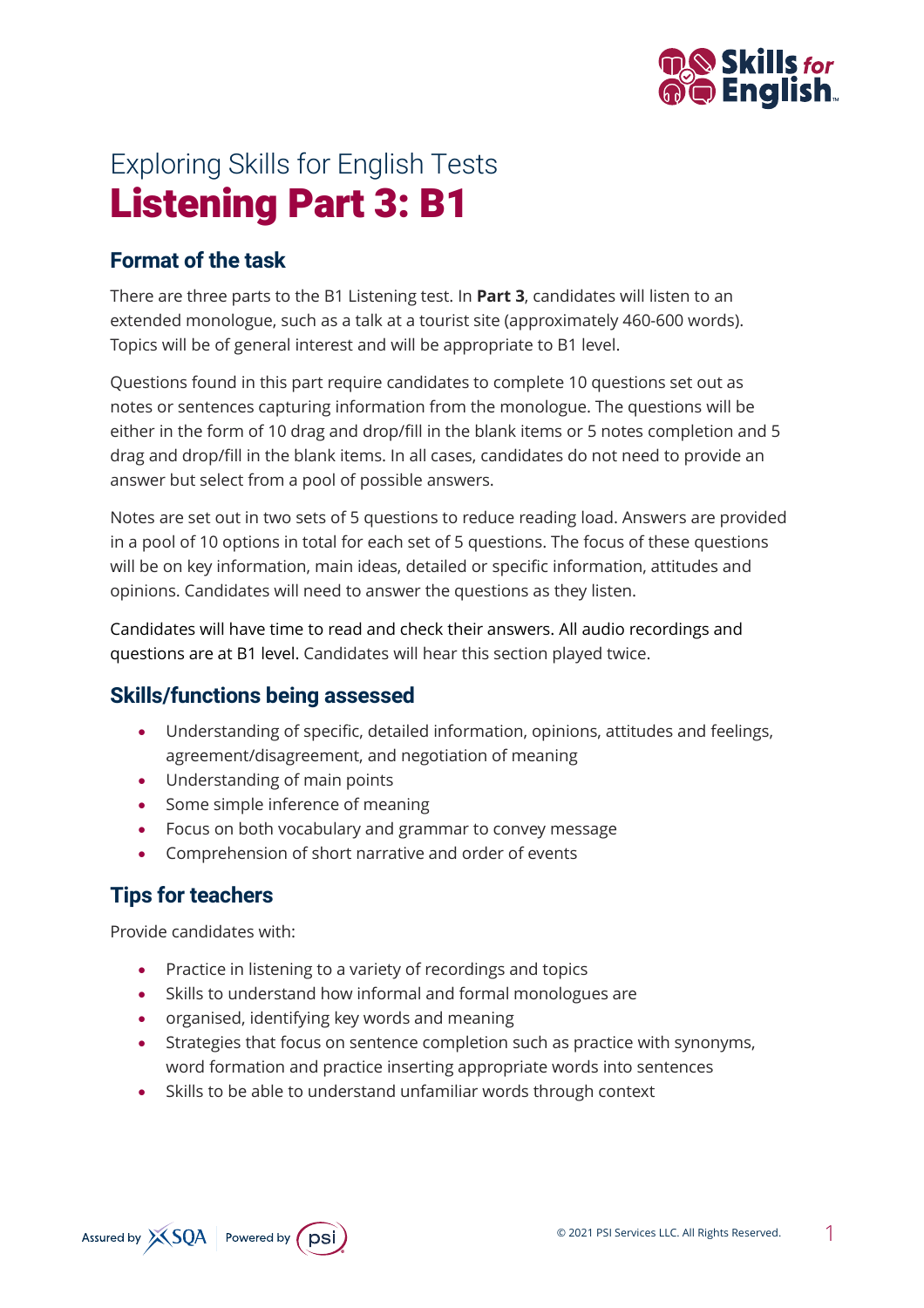

### **Tips for learners**

- In preparation, listen to as many audio exercises in English as you can
- Read the questions carefully before listening and remember the key words used to help identify the relevant points in the speech
- Use the second listening to check your answers
- Practise using cues in the text to help you identify meanings of words you don't know
- Prepare by using the online Skills for English (SfE) practice tests

#### **Sample B1 Listening Part 3 Task**

The extract below is a short example of the type of recording and questions a candidate may encounter in Part 3.

| Hello everyone, welcome to the Wellbeing Session, I'm Steve Gibbons, your<br>Speaker 1<br>trainer today. We're err, going to be looking at identifying stress in the<br>workplace and looking at ways we can reduce it through some simple but<br>effective techniques to try out at work. |                |
|--------------------------------------------------------------------------------------------------------------------------------------------------------------------------------------------------------------------------------------------------------------------------------------------|----------------|
| Topics are general in<br>So, what causes stress? Well, there can be a variety of factors, such as extra<br>nature and similar to<br>work hours or even job <b>worries</b> . But importantly, if not identified at an early<br>real life situations in the                                  | Q <sub>1</sub> |
| stage, it can impact staff health and eventually lead to time off work. The<br>UK. The audio also<br>causes of stress can be big or small and are not always <mark>noticed</mark> by an<br>contains "real language                                                                         | Q <sub>2</sub> |
| employer. Therefore, it's really important for employers to keep <i>improving</i> at<br>use" such as<br>contractions (I'm, we're)<br>reading the <b>signs</b> of stress and taking immediate steps to help. Make sure                                                                      | Q <sub>3</sub> |
| and hesitations (umm,<br>your staff are taking regular breaks and provide them with opportunities to<br>er).<br>relax with colleagues and discuss openly any <b>issues</b> they might have.                                                                                                |                |

Complete each section by dragging a word from the box. To change your response, click on the dragged answer.

| signals           | worries              |  |
|-------------------|----------------------|--|
| noticed           | <mark>varietv</mark> |  |
| <b>limproving</b> | <b>issues</b>        |  |

Candidates should drag and drop the correct answer from the box into the gap in the sentence.

Be aware of the use of synonyms such as "noticing" and "seeing" that can help you find answers.

- 1. Stress can be caused by long hours, or the \_\_\_\_\_\_\_\_\_\_\_\_\_\_\_\_ of a job.
- 2. Factors that lead to stress may not be \_\_\_\_\_\_\_\_\_\_\_\_\_\_\_\_\_.
- 3. Employers should get better at identifying the \_\_\_\_\_\_\_\_\_\_\_\_\_\_\_\_\_\_\_\_ and acting fast.